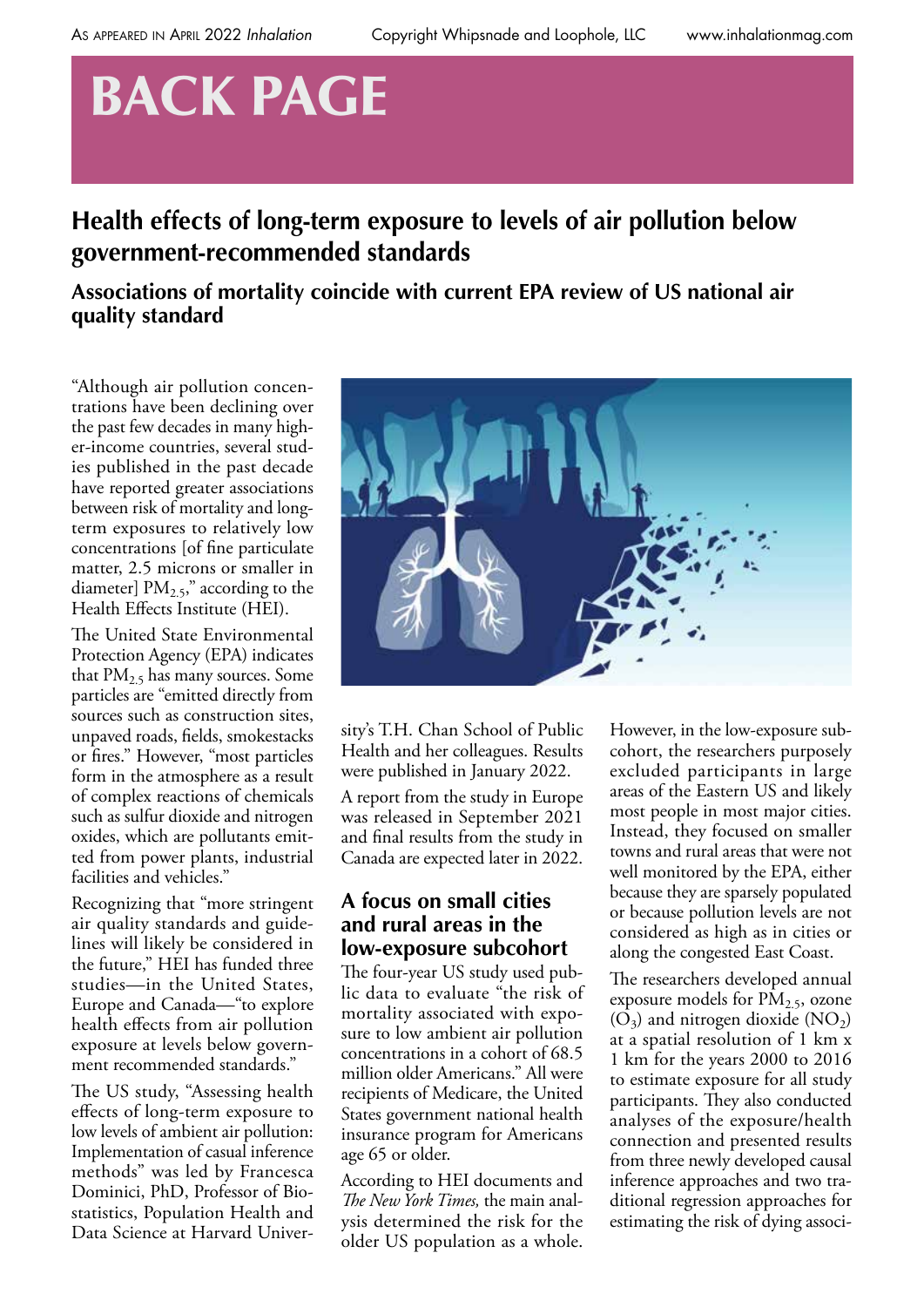Copyright Whipsnade and Loophole, LLC

ated with long-term exposures to the pollutants.

#### **Associations between mortality and exposure to low**  concentrations of PM<sub>2.5</sub>

The researchers reported increased risks of all-cause mortality of 6% to 8% per 10  $\mu$ g/m<sup>3</sup> increase in  $PM_{2.5}$  across the five approaches, with larger effect estimates in a low exposure subcohort. Stronger associations were found at exposure levels below the current US National Ambient Air Quality Standard (NAAQS) annual average exposure of 12  $\mu$ g/m<sup>3</sup>. The researchers also concluded that the consistency of associations across methods provides stronger support than past studies for what is likely a causal effect between long-term exposure to  $PM_{2.5}$  and mortality.

In addition, they estimated the total number of deaths that could have been avoided among older Americans in a decade, if hypothetically, the US standards had followed the World Health Organization annual guideline [in effect at that time] of  $\leq 10 \text{ µg/m}^3$  and all zip codes in the US had complied. Using the most conservative hazard ratio across all statistical approaches, they determined that lowering the standards to 10  $\mu$ g/m<sup>3</sup> would have saved 143,257 lives

(95% CI 115,581 to 171,645) in one decade.

"If we were to reduce  $PM_{2.5}$ , we would be saving a substantial amount of lives. It's highly significant," said lead investigator Francesca Dominici in the article published by *The New York Times*

The study report was independently reviewed by the HEI Low-Exposure Epidemiology Studies Review Panel, which had no role in conducting or overseeing the study. In part, they concluded that it presented a "high-quality and thorough investigation into associations between risk of mortality and exposures to ambient air pollution in the United States, applying advanced statistical techniques to test rigorously whether the air pollution exposure actually cause[d] direct impacts on health." At the same time, the panel expressed several "concerns about some of the approaches used, such as the quality of the exposure estimates in rural areas."

"Studying areas that are not well monitored presented a challenge because it could be difficult to validate levels of exposure to pollution," Jennifer L. Peel, PhD, MPH, Professor and Section Head of Epidemiology in the Department of Environmental and Radiological Health Sciences at Colorado State University, commented to *The New York Times*. Peel was not a mem-

The Health Effects Institute (HEI) is a nonprofit corporation and an independent research organization. Established in 1980, it aims to provide "high-quality, impartial and relevant science on the effects of air pollution on health. Its research is selected, overseen and peer reviewed by leading subject matter experts on environment and health without involvement of HEI's public or private sponsors.

Typically, it receives balanced funding from the US Environmental Protection Agency (EPA)

and the worldwide motor vehicle industry. In addition, other public and private organizations in the United States and around the world support its major projects or research programs.

HEI has funded more than 340 research projects in North America, Europe, Asia and Latin America, the results of which have informed decisions regarding carbon monoxide, air toxics, nitrogen oxides, diesel exhaust, ozone, particulate matter and other pollutants."

ber of the research team but independently reviewed the study. She called the report "an amazing first step" and added that "overall, the study was the most comprehensive she had seen."

### **Coinciding with EPA review of the US PM<sub>2.5</sub>** standard

HEI and *The New York Times* noted the study results have become available as the Biden Administration and the US EPA are considering whether to strengthen the US EPA National Ambient Air Quality Standards for  $PM<sub>2.5</sub>$ .

Currently, it establishes the 24-hour average exposure limit at  $35 \text{ µg/m}^3$  and the annual average exposure limit at  $12 \mu g/m^3$ . In contrast, the World Health Organization air quality guidelines, which were updated in September 2021 for the first time in 15 years, have a 24-hour average exposure limit of  $15 \mu g/m^3$  while the annual exposure limit is 5  $\mu$ g/m<sup>3</sup>.

The US NAAQS were established in 1997 then revised in 2006 and 2012. The United States Clean Air Act requires the EPA to review the standards every five years. In a December 2020 final action following the most recent review, the Trump Administration chose not to strengthen the guidelines.

However, in June 2021, the EPA announced that it would "reconsider the previous administration's decision to retain the particulate matter (PM) National Ambient Air Quality Standards (NAAQS)… because available scientific evidence and technical information indicate that the current standards may not be adequate to protect public health and welfare, as required by the Clean Air Act." They further stated their "2020 Policy Assessment concluded that the scientific evidence and information support revising the level of the annual standard for the PM NAAQS to below the current level of 12 micrograms per cubic meter while retaining the 24-hour standard."